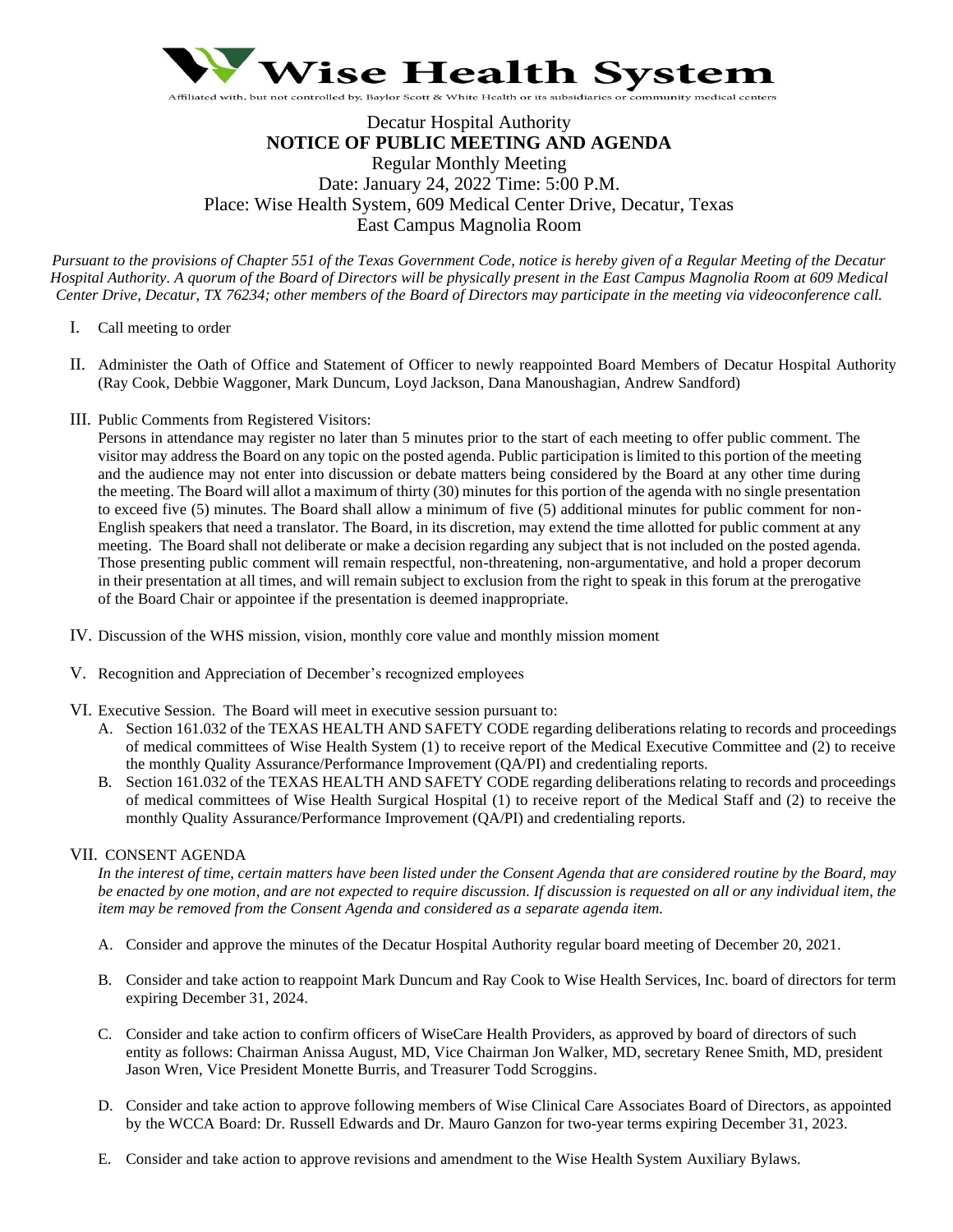- F. Consider for approval Medical Staff appointments and reappointments, policies and other matters relating to Medical Staff committee reports:
	- a. Wise Health System and Related Ancillary Services
		- 1. New Appointments:

|    | Barnett, Jason PA-C<br>1)              | APP                           | PA NP Surgery/Haile                |  |  |
|----|----------------------------------------|-------------------------------|------------------------------------|--|--|
|    | Jaramillo, Eduardo MD<br>2)            | <b>Active Clinical</b>        | <b>OB GYN</b>                      |  |  |
|    | Kratch, Christine NP<br>3)             | APP                           | PA NP Cardiology/Dodla             |  |  |
|    | Martinez, Mike D<br>4)                 | Consulting                    | Pain Medicine (MSD)                |  |  |
|    | Moore, Robert DO<br>5)                 | Consulting                    | Radiology                          |  |  |
|    | Patel, Purav T. MD<br>6)               | <b>Active Clinical</b>        | Hospitalist                        |  |  |
|    | Sass, Eric DO<br>7)                    | <b>Active Clinical</b>        | <b>Emergency Medicine</b>          |  |  |
| 2. | Reappointments:                        |                               |                                    |  |  |
|    | Anyanwu, Clement A., MD<br>1)          | <b>Active Clinical</b>        | <b>Emergency Medicine</b>          |  |  |
|    | Ayub, Bilal, MD<br>2)                  | Consulting                    | Cardiology                         |  |  |
|    | Casper, Denise DO<br>3)                | <b>Active Community</b>       | <b>Family Medicine</b>             |  |  |
|    | Diebner, Jeffrey D., MD<br>4)          | Consulting                    | Radiology                          |  |  |
|    | Faglie, Bradley MD<br>5)               | <b>Active Community</b>       | Family Medicine                    |  |  |
|    | Gaddam, Srikanth, MD<br>6)             | <b>Active Clinical</b>        | Hospitalist                        |  |  |
|    | Gupta, Nagendra, MD<br>7)              | <b>Active Clinical</b>        | Hospitalist                        |  |  |
|    | 8) Lovelace, Candis M., MD             | <b>Active Clinical</b>        | <b>Plastic Surgery</b>             |  |  |
|    | 9) Marshall, Andrew W., MD             | Consulting                    | Radiology                          |  |  |
|    | 10) McGee, Chris E., MD                | <b>Active Clinical</b>        | Family Medicine                    |  |  |
|    | 11) Rogers, Valke CRNA                 | APP                           | Nurse Anesthetist (MSD)/R. Herrera |  |  |
|    | 12) Saleemi, Fezan R., MD              | <b>Active Clinical</b>        | Hospitalist                        |  |  |
|    | 13) Smith, Heath C., MD                | <b>Active Clinical</b>        | General/Bariatric Surgery          |  |  |
|    | 14) Suri, Harpreet S., MD              | <b>Active Clinical</b>        | Pulmonary                          |  |  |
|    | 15) Tibbels, Jason MD                  | <b>Active Community</b>       | Family Medicine                    |  |  |
|    | 16) Villard, Wanda R., NP              | APP                           | PA NP Primary Care/Ruiz            |  |  |
| 3. | Reappointments-Change in Staff Status: |                               |                                    |  |  |
|    | 1) Rubin, David G., MD                 | Active Clinical to Consulting | Neurological Surgery               |  |  |
| 4. | Locum 30 Day Reviews:                  |                               |                                    |  |  |
|    | 1) Kumar, Yuvaraj MD                   | Locum                         | Cardiology                         |  |  |

5. Request for leave of absence from Len Sullivan, PA due to state ordered active military service from November 2021 through August 2022.

# b. Wise Health Surgical Hospital and Related Ancillary Services

|    | New Appointments:     |                        |                                   |  |
|----|-----------------------|------------------------|-----------------------------------|--|
|    | Barnett, Jason PA-C   | APP                    | PA NP Surgery/Haile               |  |
| 2) | Hunter, Ashley PA-C   | <b>APP</b>             | PA NP Emergency Medicine (Argyle) |  |
| 3) | Kratch, Christine NP  | <b>APP</b>             | PA NP Cardiology/Dodla            |  |
| 4) | Moore, Robert DO      | Consulting             | Radiology                         |  |
|    | Patel, Jennifer PA-C  | <b>APP</b>             | PA NP Emergency Medicine (Argyle) |  |
| 6) | Patel, Purav T. MD    | <b>Active Clinical</b> | Hospitalist                       |  |
| 7) | Steckler, Sarah PA-C  | <b>APP</b>             | PA NP Primary Care/Larson         |  |
| 8) | Wiggins, Matthew PA-C | APP                    | PA NP Surgery /Kinchen            |  |
|    | $D$ onnointmonta      |                        |                                   |  |

- 2. Reappointments:
	-
	-
	- 3) Diebner, Jeffrey D., MD Consulting Radiology
	-
	- 5) Gupta, Nagendra, MD Active Clinical Hospitalist
	-
	- 7) Lovelace, Candis M., MD Consulting Plastic Surgery
	- 1) Ayub, Bilal, MD Consulting Cardiology 4) Gaddam, Srikanth, MD Active Clinical Hospitalist

2) Barenbaum, Masha M., MD Active Clinical Anesthesia (Spine)/Indresano 6) Hayes, Allison R., NP APP APP PA NP Hospitalist (Argyle)/Harman